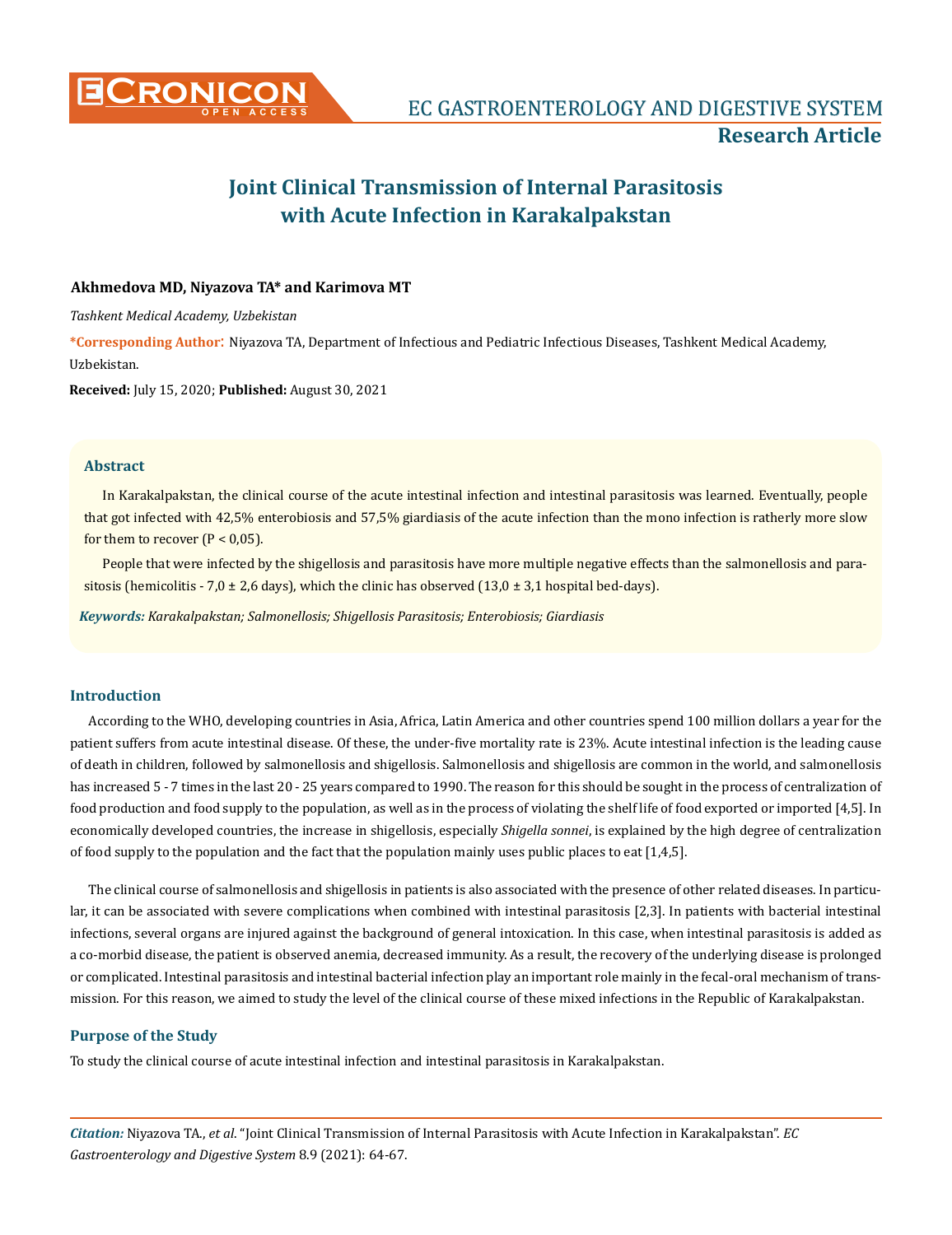#### **Materials and Methods**

Clinical-laboratory, bacteriological, parasitological, and statistical methods were used in the research. There were 60 patients with acute intestinal diseases (mainly bacteriologically confirmed salmonellosis and shigellosis) + parasitosis in the follow-up, who were mainly treated at the Infectious Diseases Hospital of the Republic of Karakalpakstan in 2017 - 2019 and controlled as a result of outpatient treatment. Patients with mixed infections were divided into 2 groups as follows: the first group included 40 patients (main group) and the second group included 20 patients (control group). In the main group there were 12 (30.0%) giardiasis on the background of salmonellosis, 8 (20.0%) enterobiasis and 11 (27.5%) giardiasis on the background of shigellosis, 9 (22.5%) enterobiasis. Patients in the control group had only salmonellosis 11 (55.0%) and shigellosis 9 (45.0%). The obtained results were statistically processed on a special computer Pentium-IV using Microsoft Office Excel-2003.

## **Results and Discussion**

Of the patients under observation, 38 (63.3%) were boys, men and 22 (36.7%) were girls and women. The mean age of the patients was  $18.5 \pm 2.4\%$ . The clinical symptoms reported in the follow-up patients are listed in table 1.

| <b>No</b> | <b>Clinical symptoms</b>                | The main group | <b>Control group</b> | P < 0,05 |
|-----------|-----------------------------------------|----------------|----------------------|----------|
|           |                                         | $n = 40$       | $n = 20$             |          |
| 1.        | Fever                                   | $100,0 \pm 0$  | $95,6 \pm 2,3$       | > 0.05   |
| 2.        | General intoxication                    | $98,5 \pm 2,8$ | $93,7 \pm 3,1$       | > 0.05   |
| 3.        | Diarrhea                                | $100,0 \pm 0$  | $95,8 \pm 2,7$       | > 0.05   |
| 4.        | Headache                                | $88,2 \pm 3,2$ | $85,0 \pm 2,5$       | > 0.05   |
| 5.        | Nausea                                  | $89,7 \pm 3,7$ | $72,8 \pm 1,9$       | < 0.05   |
| 6.        | To return                               | $85,4 \pm 3,5$ | $67,9 \pm 2,8$       | < 0.05   |
| 7.        | General weakness                        | $100,0 \pm 0$  | $92,7 \pm 2,5$       | > 0.05   |
| 8.        | Pain in the abdomen                     | $100,0 \pm 0$  | $80,5 \pm 1,8$       | < 0.05   |
| 9.        | Low appetite                            | $80,6 \pm 3,1$ | $69,8 \pm 2,9$       | < 0.05   |
| 10.       | Rapid fatigue                           | $100,0 \pm 0$  | $87,2 \pm 3,5$       | < 0.05   |
| 11.       | Nervousness                             | $81,7 \pm 3,1$ | $40,5 \pm 3,8$       | < 0.05   |
| 12.       | Teething                                | $75,7 \pm 3,8$ | $15,6 \pm 2,7$       | < 0.05   |
| 13.       | Skin discoloration                      | $86,3 \pm 5,6$ | $72,2 \pm 2,6$       | 0,05     |
| 14.       | The presence of white spots on the skin | $27,6 \pm 2,4$ | $7,0 \pm 1,8$        | < 0.05   |
| 15.       | Constipation                            | $25,7 \pm 2,1$ | $5,4 \pm 1,5$        | < 0.05   |
| 16.       | Insomnia                                | $56,5 \pm 2,7$ | $12,9 \pm 1,8$       | < 0.05   |

*Table 1: Clinical when referring patientssymptoms (M ± m)%.*

*Note: P is the reliability of the comparative index in the main and dissatisfaction groups.*

When analyzing the clinical symptoms listed in table 1, the complaints of patients in the main group were reliably differentiated from the control group by the following symptoms: fever, general intoxication, diarrhea, headache, and general weakness ( $P > 0.05$ ); < 0.05).

This means that the disease was more severe in the main group of patients than in the control group.

The duration of extinction of clinical symptoms in the observed patients was examined on the following symptoms: tenesmus, hemocolitis, abdominal pain, fever, bed rest. Symptoms of tenesmus observed in both groups of patients were 7 ± 1.6 days in shigellosis +

*Citation:* Niyazova TA., *et al*. "Joint Clinical Transmission of Internal Parasitosis with Acute Infection in Karakalpakstan". *EC Gastroenterology and Digestive System* 8.9 (2021): 64-67.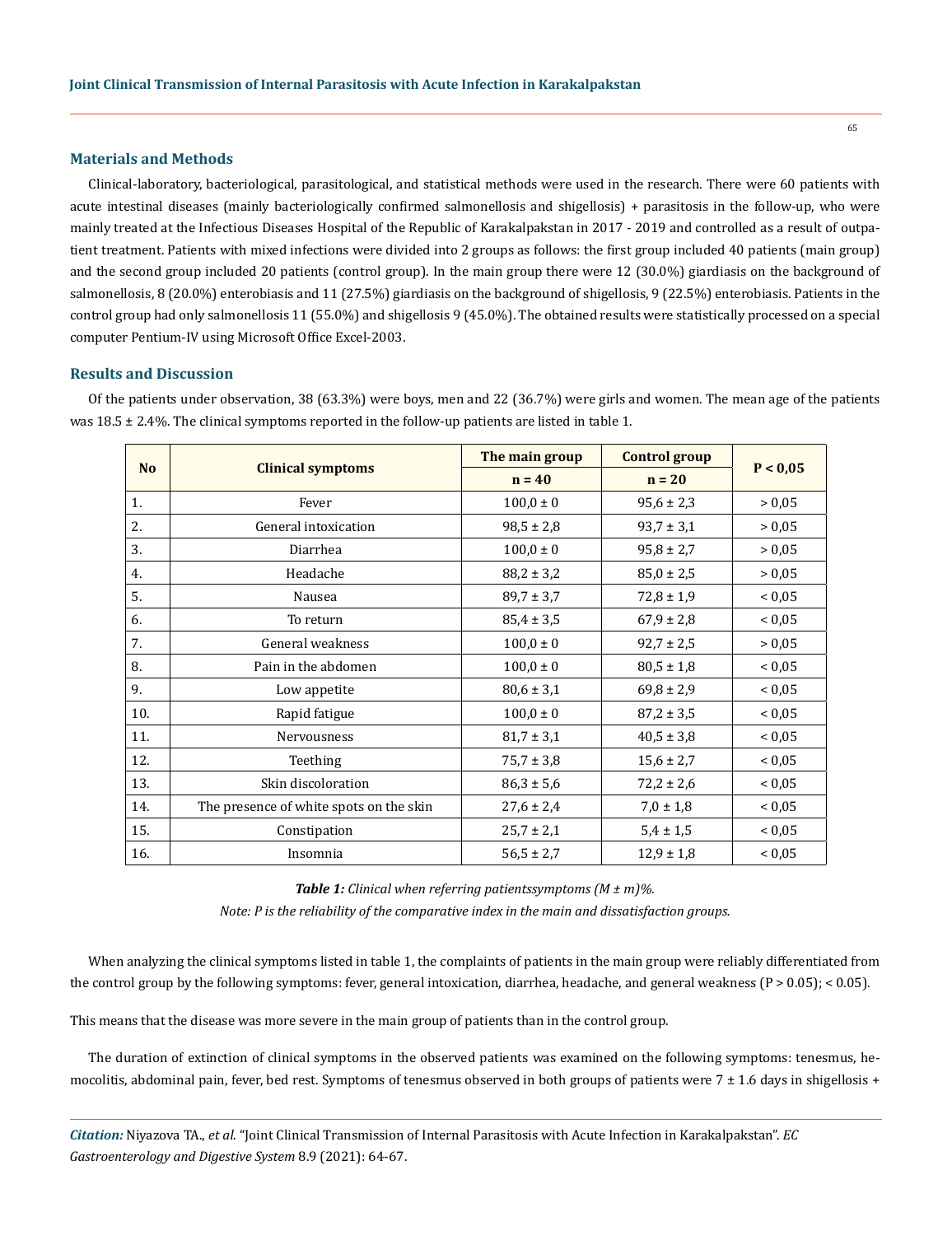parasitosis,  $4 \pm 1.1$  days in shigellosis and  $2 \pm 0.8$  days in salmonellosis + parasitosis; hemocolytic symptom for  $7 \pm 2.6$  days in shigellosis + parasitosis for  $4 \pm 1.2$  days in shigellosis and  $1 \pm 0.6$  days in salmonellosis + parasitosis; symptom of abdominal pain for  $10 \pm 2.9$  days in shigellosis + parasitosis 5 ± 1.8 days in shigellosis, 6 ± 1.9 days in salmonellosis + parasitosis and 4 ± 1.2 days in salmonellosis; fever symptom was observed for  $9 \pm 2.8$  days in shigellosis + parasitosis,  $6 \pm 1.9$  days in shigellosis,  $5 \pm 1.8$  days in salmonellosis + parasitosis and 2 ± 0.8 days in salmonellosis. Comparing patients by bed-days: patients with shigellosis + parasitosis were treated in the hospital for 13  $\pm$  3.1 days in shigellosis for 9  $\pm$  2.6 days, salmonellosis + parasitosis for 8  $\pm$  2.7 days and patients with salmonellosis for 6  $\pm$  1.9 days.

Thus, based on the symptoms analyzed above, it was found that the clinical symptoms persisted longer in the main group of patients, therefore, the patients were treated longer and the disease progressed with complications (hemocolitis, tenesmus). However, severe clinical course of mixed-infection patients was observed with more shigellosis + parasitosis.

| <b>No</b> | The name of the causative agent of<br>acute intestinal infection | The main group | <b>Control group</b> | P < 0.05 |
|-----------|------------------------------------------------------------------|----------------|----------------------|----------|
|           |                                                                  | $n = 40$       | $n = 20$             |          |
| 1.        | <i>S. enteritidis</i>                                            | $25.0 \pm 1.6$ | $27.3 \pm 2.3$       | > 0.05   |
|           | S. typhimurium                                                   | $75.0 \pm 3.2$ | $72.7 \pm 4.7$       | > 0.05   |
| 3.        | Sh. sonnei                                                       | $35.0 \pm 2.7$ | $33.3 \pm 3.9$       | > 0.05   |
| 4.        | Sh. flexneri                                                     | $65.0 \pm 3.2$ | $66,7 \pm 4,8$       | > 0,05   |

The results of bacteriological examination of the pathogens of acute intestinal infections are given in table 2.

Based on the data in table 2, the following conclusions can be drawn: the amount of pathogens isolated from patients in both groups was almost indistinguishable (P > 0.05). Thus, as for the etiological structure of the pathogens, the disease in salmonellosis is mainly *S. typhimurium* (75.0 ± 3.2%) and in shigellosis *Sh. flexneri* (65.0 ± 3.2%).

Thus, in Karakalpakstan, the clinical course of acute intestinal infections with parasitosis was more severe and complicated than with monoinfection (P < 0.05). When considering mixed infections, patients with shigellosis + parasitosis were more complicated than those with salmonellosis + parasitosis, the clinic was prolonged and therefore more hospitalized.

## **Conclusion**

Based on the above, the following conclusion can be made:

- 1. Acute intestinal infections in Karakalpakstan with 42.5% enterobiosis and 57.5% giardiasis were more severe and complicated than monoinfection ( $P < 0.05$ ).
- 2. Patients with shigellosis + parasitosis were more complicated (hemocolith-7.0  $\pm$  2.6 days) than those with salmonellosis + parasitosis and the clinic was prolonged  $(13.0 \pm 3.1 \text{ bed-days}).$

## **Bibliography**

1. Akhmedova MD and FS Saipov. "Some aspects of mixed intestinal parasitosis in children and adolescents scientific edition". IX Republican Congress of Epidemiologists, Hygienists, Sanitary Physicians and Infectious Diseases of Uzbekistan: Congress Materials. Tashkent (2010): 133.

66

*Table 2: Results of bacteriological examination of patients (M ± m)%. Note: P is the reliability of the comparative index in the main and dissatisfaction groups.*